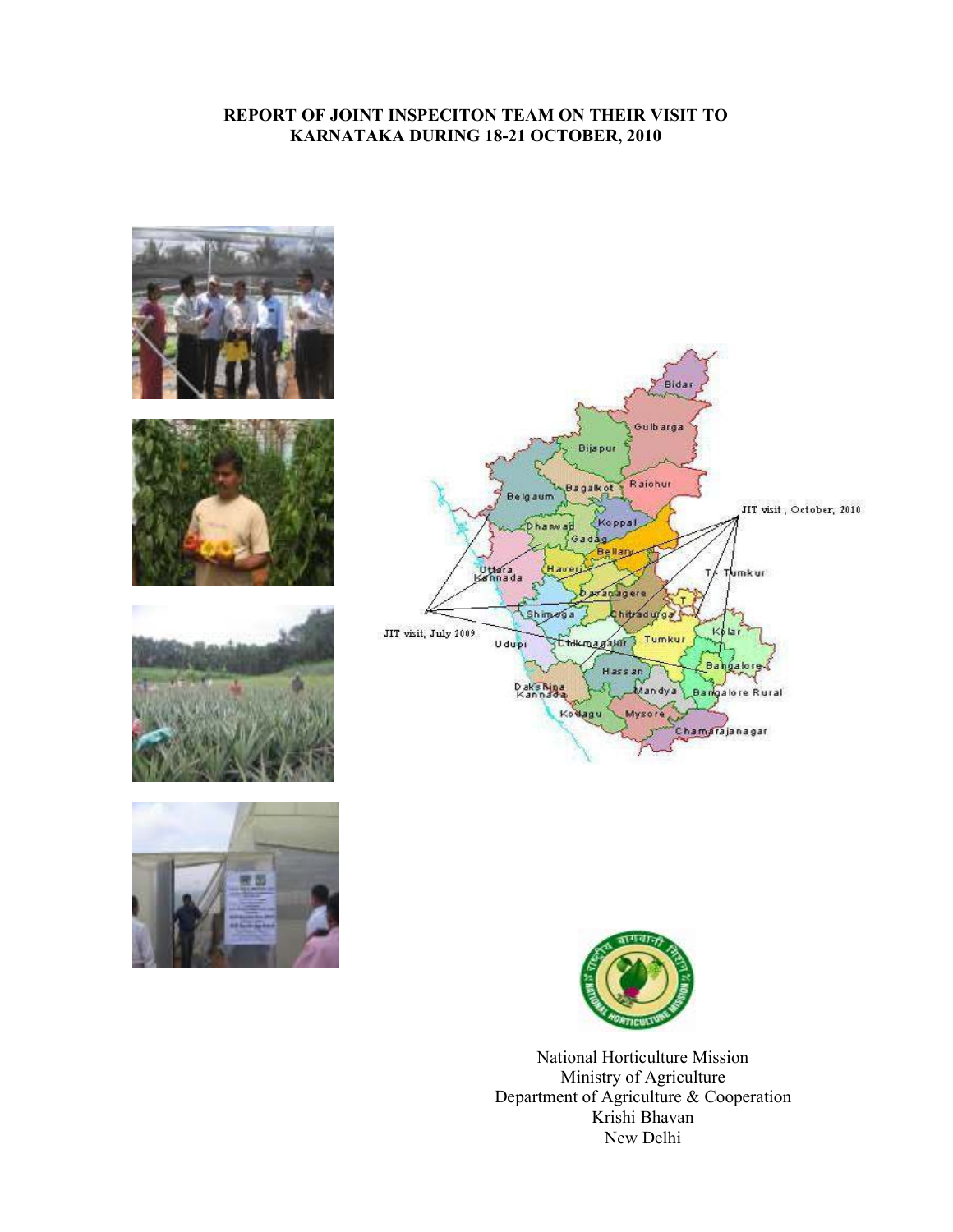## REPORT OF JOINT INSPECTION TEAM UNDER LEADERSHIP OF DR. JOSE C. SAMUEL, CHIEF CONSULTANT (NHM) ON THEIR VISIT TO KARNATAKA DURING 18-21 OCTOBER TO REVIEW NATIONAL HORTICULTURE MISSION AND RELATED PROGRAMMES

 The Joint Inspection Team (JIT) under the leadership of Dr. Jose C. Samuel, Chief Consultant (NHM) visited Dakshina Kannada, Udupi, Shimoga and Tumkur Districts of Karnataka during 18-21 October, 2010 to review the progress under National Horticulture Mission (NHM) and other programmes of Micro Irrigation, National Bamboo Mission, CDB & NHB. A meeting was held under the Chairmanship of Mission Director & Director of Horticulture on 21.10.2010, when the JIT briefed him about their observation, besides reviewing the progress of other Centrally Sponsored Scheme. The JIT comprised of the following Members:

- 1. Dr. Jose C. Samuel, Chief Consultant(NHM)
- 2. Dr. Krishna Manohar, Prof. of Horticulture & PI (PFDC), UAS, Bangalore.
- 3. Shri Venkatesh Hubballi, Director, DCCD, Kochi
- 4. Dr. K. Jayaprakash, Executive Director, SHM, Bangalore
- 5. Shri T. Basavaraj, Joint Director of Horticulture (Drip), Bangalore.

### Visit to Dakshina Kannada District (18-19/10/2010)

The JIT covered Dakshina Kannada District on 18 and 19<sup>th</sup> of October, 2010. Shri Shiv Shankar Rao, Deputy Director of Horticulture, Shri Pradeep Dizousa ADH (HQ), Shri Sanjeev Naik, ADH and other officials from the District accompanied the Team during the field visits. Various activities such as establishment of nurseries area expansion, vermi compost unit, adoption of organic farming beekeeping and micro irrigation were inspected.

Out of 1.31 lakh ha of net agricultural land, about 0.983 lakh ha is under horticultural crops, which accounts for about 75% to the total sown area in the **District** 

The major commercial crop under cultivation in the Dakshina Kannada District is Areca nut. Cocoa, Pepper and Vanilla are cultivated as intercrops under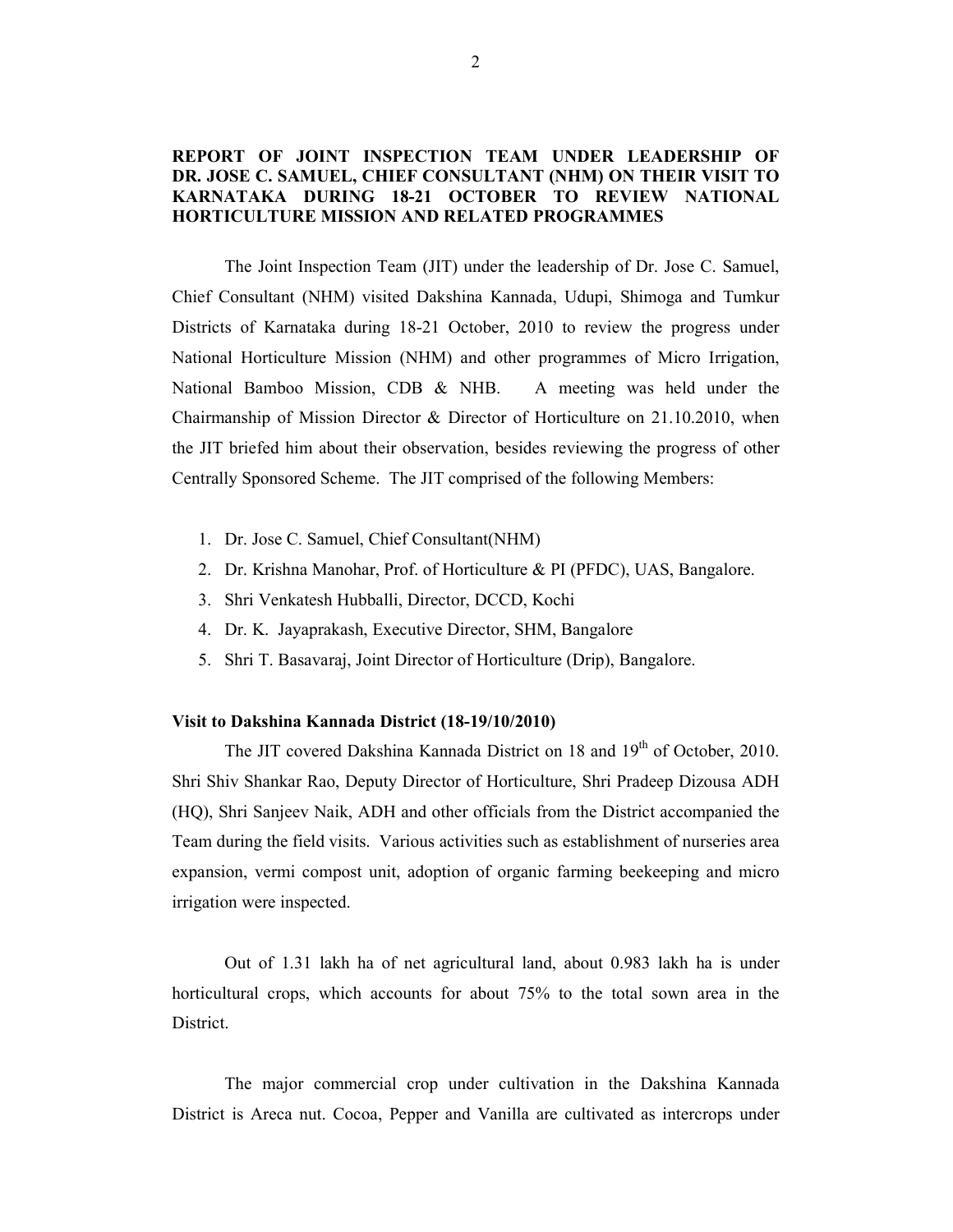Areca nut and coconut plantations. Cashew and Rubber is cultivated mainly in waste lands and hilly areas. Due to the high demand and rate for Rubber, farmers are going in for rubber crop in a big way, even by removing cashew plantation. The major cashew growing area is under the control of Karnataka Cashew Development Corporation (KCDC).

The details of area, production and productivity of some of the major crops in the District are given below:

# Area, Production and Productivity of Horticulture Crops in Dakshina Kannada **District**

|                |        | 2004-05      |                |                 |              | 2008-09        |                 |              | % Difference   |                 |  |
|----------------|--------|--------------|----------------|-----------------|--------------|----------------|-----------------|--------------|----------------|-----------------|--|
| S.<br>N.       | Crop   | Area<br>(Ha) | Prodn.<br>(MT) | Pvty.<br>(T/Ha) | Area<br>(Ha) | Prodn.<br>(MT) | Pvty.<br>(T/Ha) | Area<br>(Ha) | Prodn.<br>(MT) | Pvty.<br>(T/Ha) |  |
|                | Banana | 3.12         | 62.35          | 19.98           | $- -$        | --             |                 | --           |                |                 |  |
| $\overline{2}$ | Mango  | 1.68         | 6.99           | 4.16            | 1.56         | 15.22          | 9.76            | 7.1          | 117.7          | 134.6           |  |
| 3              | Sapota | 0.17         | 1.37           | 8.06            | 0.19         | 2.02           | 10.63           | 11.8         | 47.4           | 31.9            |  |
| 4              | Cashew | 29.59        | 24.15          | 0.82            | 30.94        | 30.36          | 0.98            | 4.6          | 25.7           | 19.5            |  |
| 5              | Pepper | 1.99         | 0.39           | 0.20            | 2.06         | 0.71           | 0.34            | 3.5          | 82.0           | 70.0            |  |

(Area in 000 ha, production 000 M, productivity t/ha)

Source: SHM, Karnataka.

The crops identified for development under NHM in the District are pineapple, cashew, cocoa, flowers and pepper.

During the period 2005-06 to 2010-11, an expenditure of Rs 1909.29 lakh was incurred in Dakshina Kannada, as per the following break up.

| Year              | Out     | Exp     |
|-------------------|---------|---------|
| 2005-06           | 363.12  |         |
| 2006-07           | 348.00  | 210.08  |
| 2007-08           | 531.20  | 714.20  |
| 2008-09           | 632.64  | 503.41  |
| 2009-10           | 483.00  | 422.91  |
| 2010-11           | 460.48  | 58.69   |
| (Till Sept. 2010) |         |         |
| <b>Total</b>      | 2818.44 | 1909.29 |

(Rs. in lakh)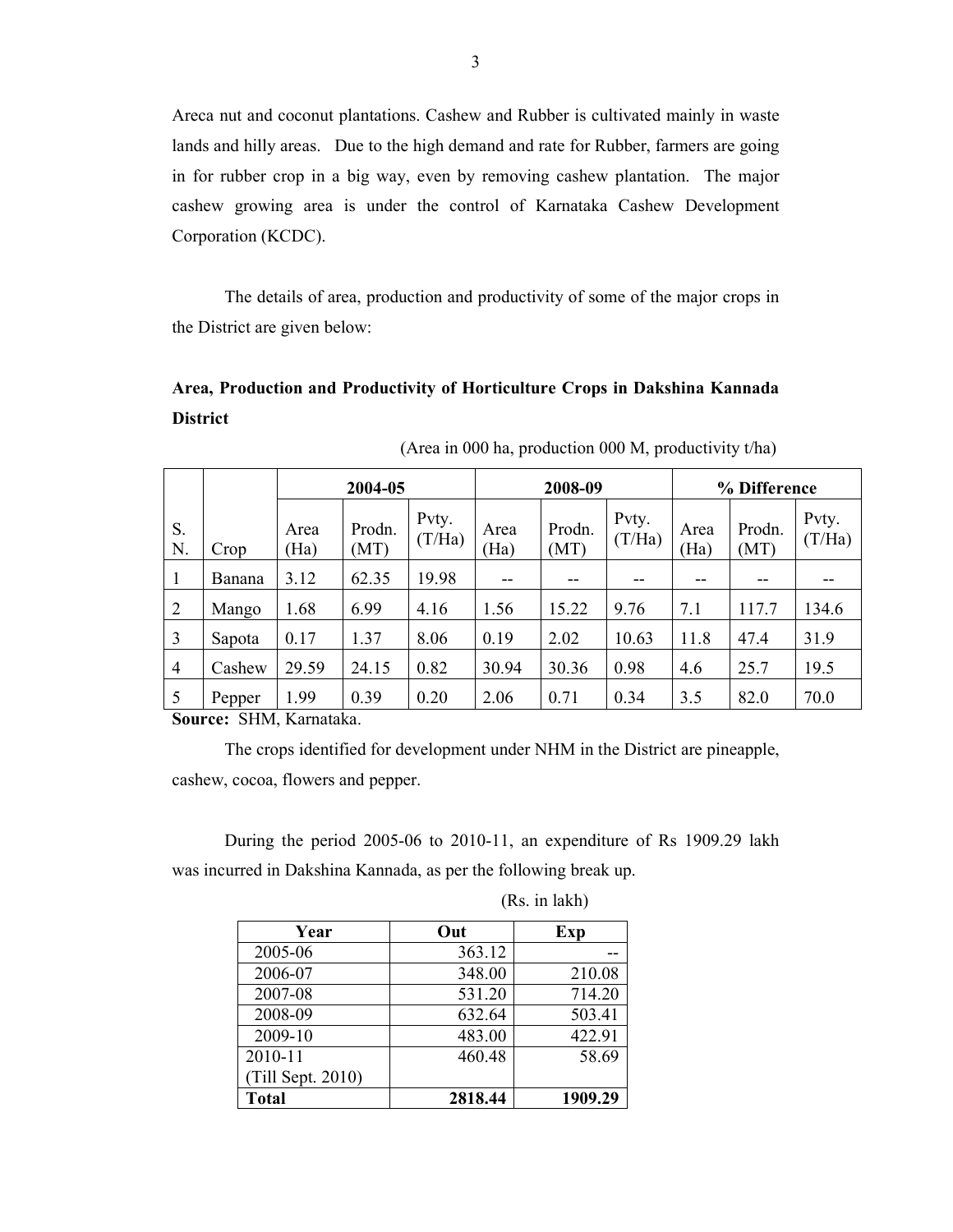The main activities taken up in the District are nursery development, area expansion, rejuvenation, creation of water resources, INM/IPM, organic farming, HRD, and primary processing (cashew).

 Under Micro Irrigation, a total area to p 4 of 227.927 ha has been covered, mainly under coconut and arecanut, at an expenditure of Rs. 57.14 lakh, involving 297 beneficiaries.

The following activities were visited by the JIT:

- 1. Pollination support through beekeeping, vermi compost unit and micro irrigation in the field of Shri Chandrashekhar Gatty, Kondana Kotekar, Mangalore Taluka.
- 2. Area expansion & MI under banana in the plot of Shri Surendra Mayya, Sajipa Muda, Bantwal Tal.
- 3. Small nursery & organic farming at Dr. Varanasi, Krishnamurthy Farms, Adyanadha, Bantwal Taluka.
- 4. Model Nursery at Gopal Kedilayas Farm, Narimogru, Puttur Tal

 The JIT also visited the cashew plantation area under Karnataka Cashew Development Corporation at Panjikal Raj village, being funded by Directorate of cashew & cocoa Development, Kochi. Report in the regard has been submitted separately. The JIT visited the Directorate of Cashew Research, Puttur and interacted with the Director.

### Observations of JIT

Summary details of the observation made are as follows:

1. The efforts being made by Shri Chanderashekhar Gatty in adopting integrate coconut farming along with beekeeping organic farming and micro irrigation in worth appreciation. He is fetching good income from the sale of tender coconuts, who is getting a farm gate price of Rs. 16/- for the Chaughat Orange Dwarf variety. He has also maintained Malayasian Yellow Dwarf variety, which are 12 years old, in 3 acres of land. The planting material was processed from CPCRI, Kasargod. On an average,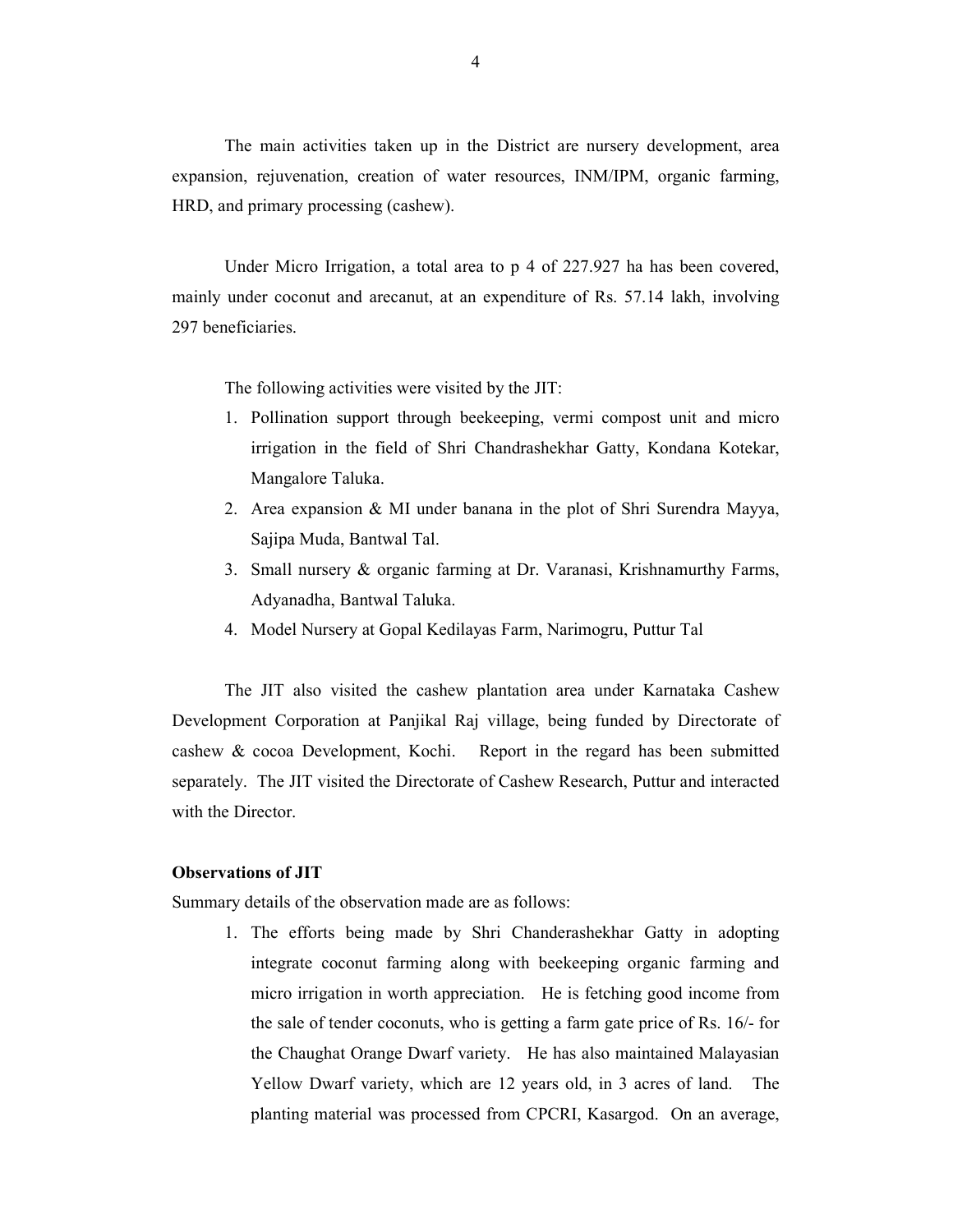he is getting an yield of 100 nuts per tree. He has availed subsidy for beekeeping during 2009-10 for 20 honey bee colonies. Drip irrigation system was installed during 2006-07, supplied by Megha Irrigation. He has also taken up multiplication of hives. He mentioned that about 25% increase in the yield of coconut could be desired due to these interventions.

- 2. Good efforts are being made by Shri Surendra Mayya at Sajipa Munda village in banana cultivation along with drip irrigation. Some part of the plantation (about 3 acres) has been taken up on uplands, involving high investment and labour. Non availability of labour is a serious constraint in the locality. Subsidy assistance of Rs. 37365/- has been availed during 2009-10. The drip system was supplied by Shanti Agro Tech, Bangalore.
- 3. A small nursery has been established with NHM assistance during 2006-07 at Dr. Varnashi Krishnamurthy farms where grafts of cashew, cocoa besides pepper cuttings are being produced. The nursery required better up keep.
- 4. The Varanashi Research Foundation (VRF) has been involved as a Service Provider in organic farming since 2008-09, for covering 100 ha with the participation of 54 farmers at Adyandka village, Bantwal Tal. The total project cost is Rs. 20.00 lakh out of which so far an expenditure of Rs. 9.09 lakh has been incurred. The crops covered are arecanut, coconut, cocoa, cashew, pepper and vanilla. Certification agency is Aditi organic certification Pvt. Ltd. During the time of visit to the VRF, a consignment of organic coconut was ready for export to Malaysia. Dr. V. Krishnamurthy, who is a Krish Pandit, is heading the VRF. He explained that marketing of organic produce is a serious challenge.
- 5. The model nursery set up in the private sector at Gopal Kendilayas Farm, Narimogaru, is producing grafts for cashew and cocoa. An assistance of Rs. 9.00 lakh was provided during 2007-08. The nursery has sold planting material worth 29. 00 lakh. During the time of visit by JIT it was observed that the nursery needed better up keep.
- A glimpse of some of the activities visited is available on the next two pages.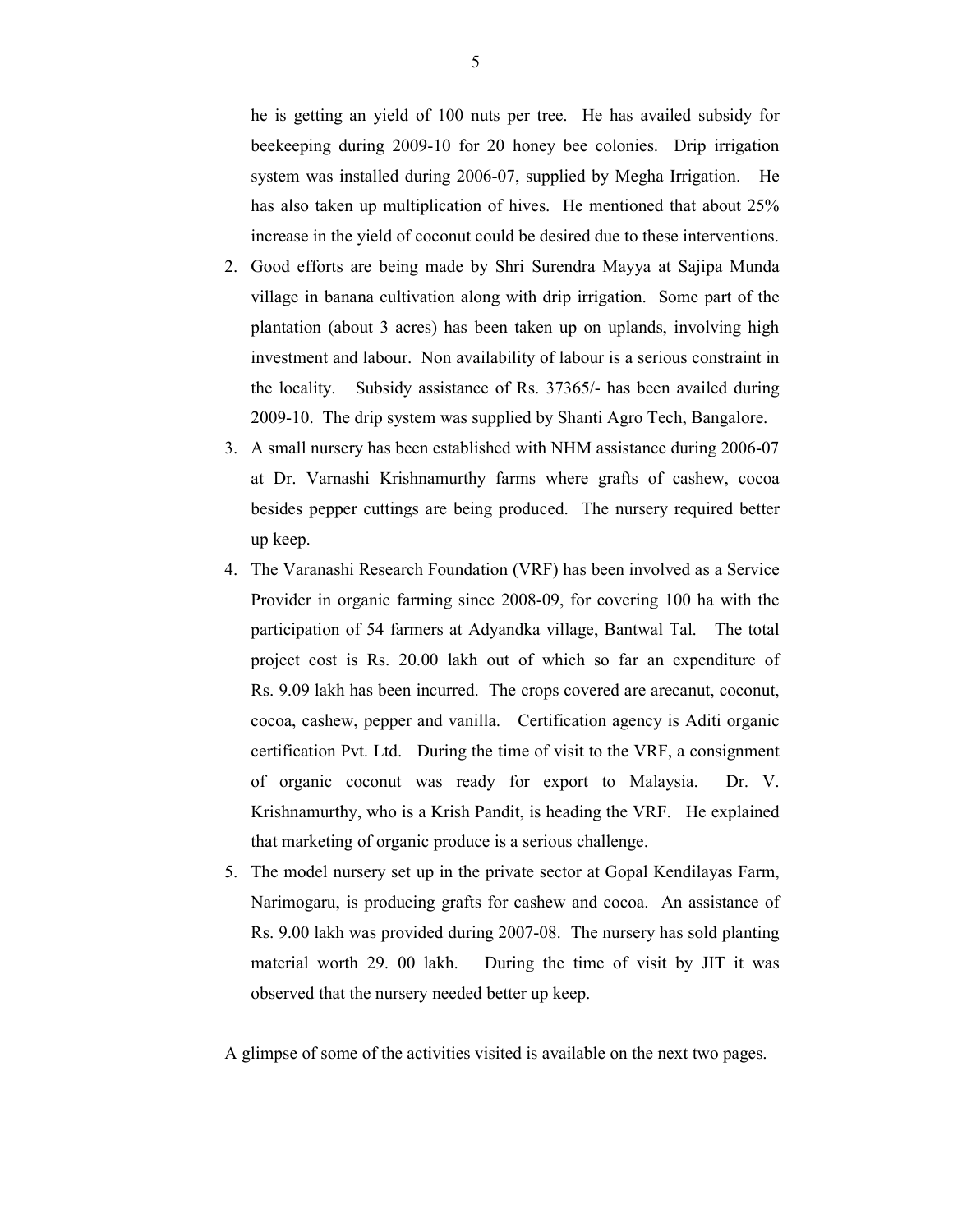# GLIMPSES OF SOME OF THE ACTIVITIES VISITED BY JIT IN DAKSHINA KANNADA DISTRICT



Vermi compost and beekeeping taken up by Shri Chandrashekar Gatty in his coconut plantation at Kondana. The Changhout orange dwarf variety of coconut is fetching farm gate price of Rs. 16/- per nut. Drip irrigation has been adopted for his coconut garden.



Banana plantation of G-9 and local variety taken up by Shri Surendera Mayya at Sajipa Muda Village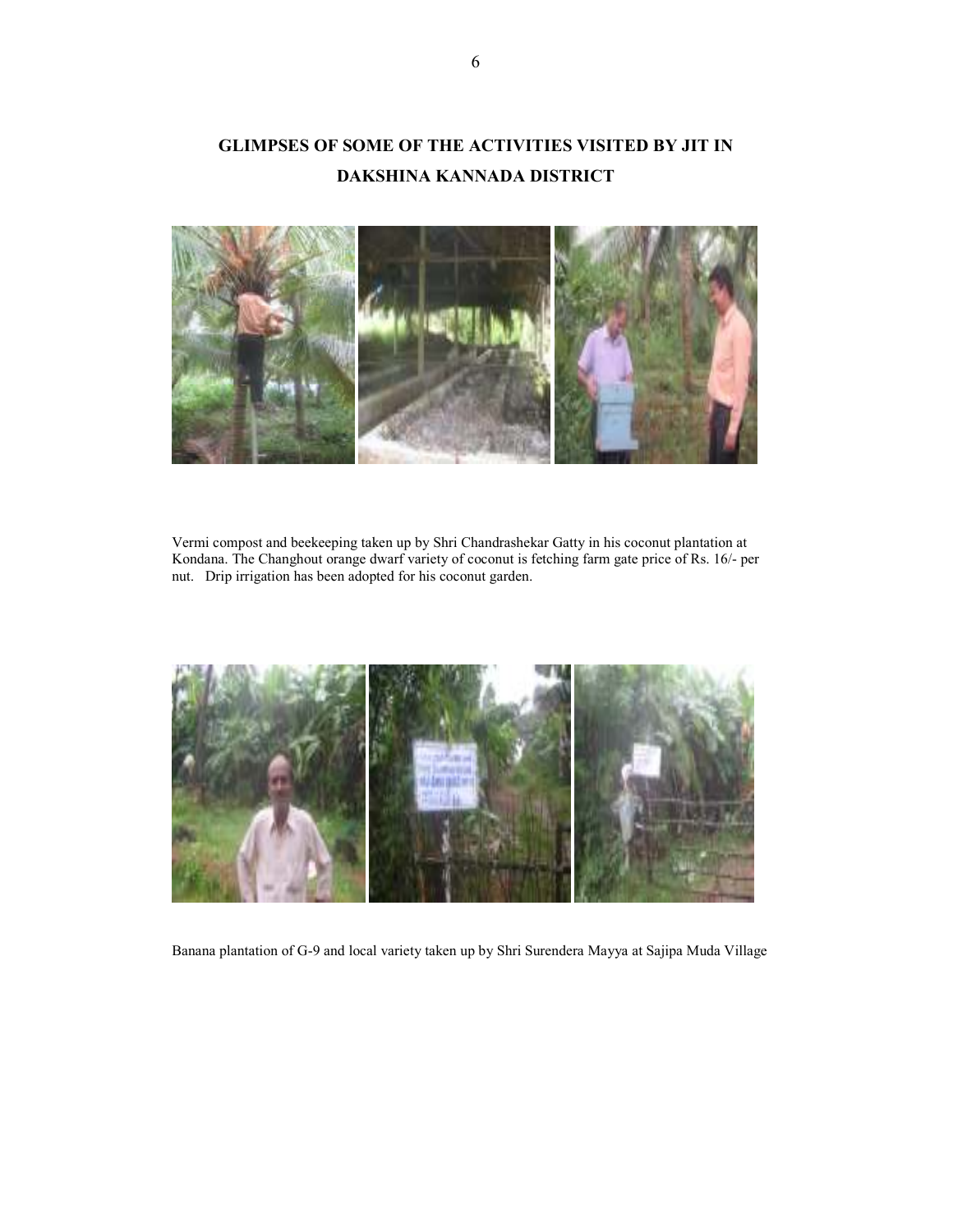## Dakshina Kannada (Contd.)



## Small nursery developed at Varanashi Krishnamurth Farms during 2006-07



Organic Coconut produced by the farmers with Interaction with farmers with Varnashi Research Foundation (VRF), ready VRF at Adyanandha Varnashi Research Foundation (VRF), ready for export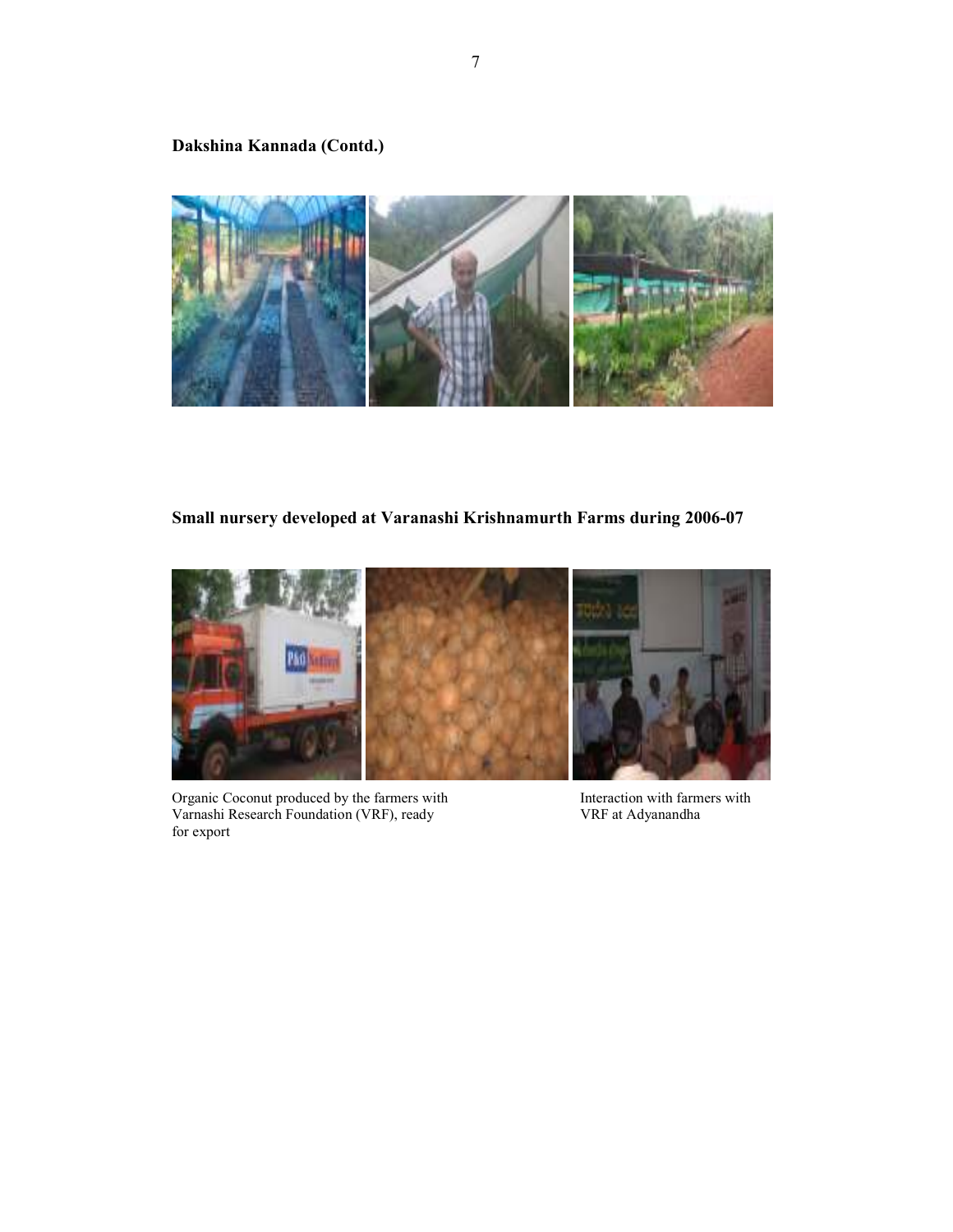### Visit to Udupi District (19/10/2010)

JIT visited Udupi District on 19.10.2010. Shri M. S. Raju, Sr. ADH, Karkala and Shri Guru Prasad, AHO, Karkala accompanied the Team during the field visits. Activities such as area expansion under pineapple, vermi compost unit and primary processing unit (Cashew) were inspected.

 The total area of Udupi District is 3.56 lakh ha out of which about 1.00 lakh ha is cultivable land. The total population of the District is 11.12 lakh. Main horticultural crops are cashew, coconut and arecanut, besides rubber. Main fruit crops being grown are mango, banana, jack fruit and pineapple. Cashew, cocoa and flowers were identified as the main crops for development under NHM in the District.

The details of area, production and productivity of different horticultural crops in Udupi district is as follows:

|          | Crop   | 2004-05 |       |       | 2008-09 |       |       | % Difference |         |         |
|----------|--------|---------|-------|-------|---------|-------|-------|--------------|---------|---------|
| S.<br>N. |        | Area    | Prod. | Pvty. | Area    | Prod. | Pvty. | Area         | Prod.   | Pvty    |
| Ι.       | Banana | 1.66    | 31.30 | 18.86 | $- -$   | $- -$ | $-$   | $- -$        | $- -$   |         |
| 2.       | Mango  | 2.33    | 21.95 | 9.42  | .14     | 20.76 | 18.21 | $-51.1$      | $-5.4$  | 93.3    |
| 3.       | Sapota | 0.94    | 14.73 | 15.67 | 0.44    | 1.70  | 3.86  | $-53.2$      | $-88.4$ | $-75.4$ |
| 4.       | Cashew | 24.39   | 45.85 | 1.88  | 19.92   | 40.86 | 2.05  | $-18.3$      | $-10.9$ | 9.0     |
| 5.       | Cocoa  | 0.06    | 0.08  | 1.33  | 0.12    | 0.07  | 0.58  | 100          | $-12.5$ | $-56.4$ |

Area, production & Productivity of Horticulture Crops in Udupi District

(Area in 000 ha, Production 000 M, Productivity t/ha)

 Source: SHM, Karnataka. Area production and productivity has declined almost all the crops. Decline in sapota is substantial. SHM needs to look into the data as well as reasons for such decline.

 During 2005-06 to 2009-10, an expenditure of Rs 686.98 lakh was incurred in the district, as per the following details: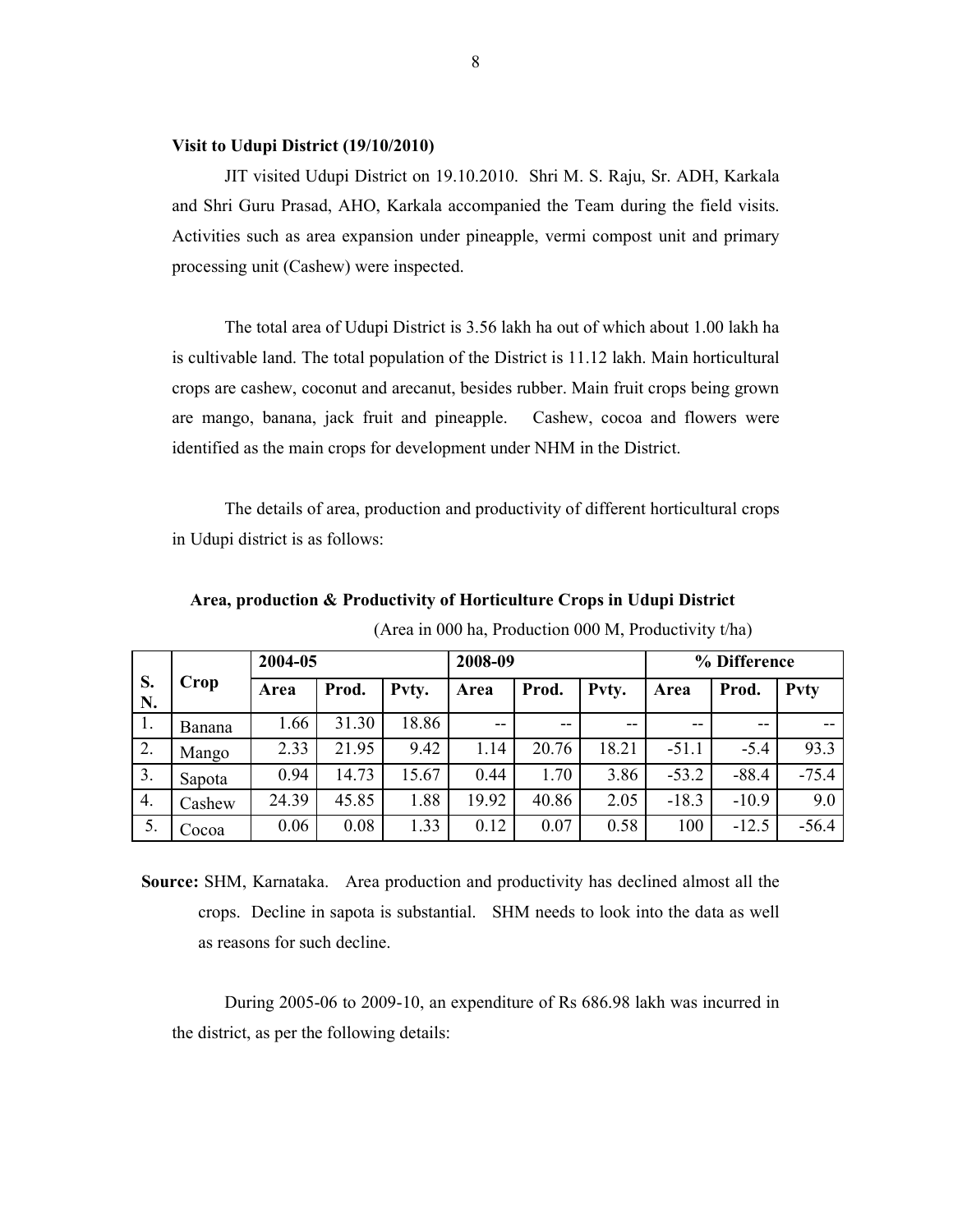| Year         | Out    | Exp    |  |
|--------------|--------|--------|--|
| 2005-06      | 123.71 | 123.50 |  |
| 2006-07      | 105.41 | 104.83 |  |
| 2007-08      | 264 94 | 203.13 |  |
| 2008-09      | 89.10  | 68.39  |  |
| 2009-10      | 211.90 | 187.13 |  |
| <b>Total</b> | 795.06 | 686.98 |  |

(Rs. in lakh)

An outlay of Rs. 222.25 lakh has been earmarked for 2010-11. An expenditure of Rs. 47.29 lakh has been incurred till September, 2010.

### Observations of JIT

- 1. A pineapple cluster of about 14 ha has been developed on leased land by three farmers, viz. Shri Praveen Joseph, Sh. Pradeep Joseph and Shri Joseph Mathew. Queen variety of pineapple was planted during June/July, 2010. Shri Varun, Supervisor of the farm area mentioned that the owners were staying at Kottayam, Kerala, who make frequent visits to the farm site. He mentioned that one Shri James George is the main owner. Telephonic talk to him from the farm premises revealed that the planting material was brought from Vazakulam, Kottayam. Subsidy due to him is yet to be paid. Sr. ADH mentioned that the bills for the  $1<sup>st</sup>$  instalment, amounting to Rs. 97,500 has been submitted and the payment is expected to be made shortly. Sprinkler system has been installed in the farm at farmers own cost. High weed infestation is a problem in the area, Weeding operation were under progress during the time of visit.
- 2. The vermi compost unit set up by Shri Dev Raj Hegade during 2009-10 needs upkeep of thatched roof. Area expansion of cocoa in 1.2 ha was taken up by him during 2008-09 for which cost of planting material was met under NHM.
- 3. Subsidy assistance of Rs. 6.00 lakh has been provided for a primary processing unit for cashew set up by Shri Seetaram Nadu at Andaru, Karkal Tal. The State Govt. has also granted a subsidy of Rs. 6.00 lakh for the same unit. Means of financing need to be indicated correctly while submitting such project to DAC.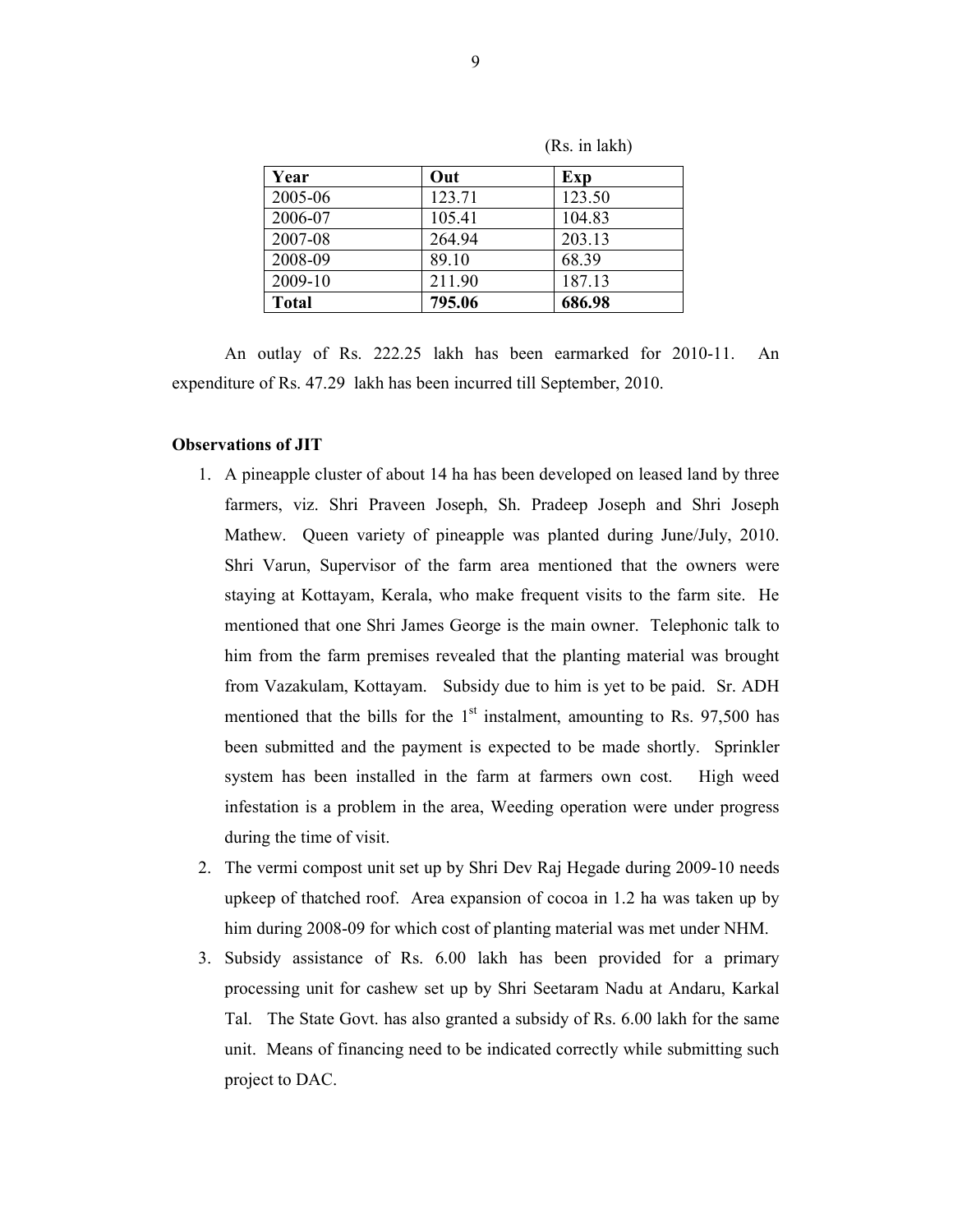# Glimpses of some of the activities visited in Udupi District is available below. GLIMPSES OF SOME OF THE ACTIVITIES VISITED BY JIT IN UDUPI DISTRICT



Pineapple cluster at Madurapana being cultivated by three farmers. The land has been taken on lease from Madurapana Jain Board.



Cocoa plantation taken up by Shri Dev Raj Hegede in 1.2 ha during 2008-09

Primary Processing unit for cashew set up by Shri Sitaram Naik, at Karkala duirng 2009-10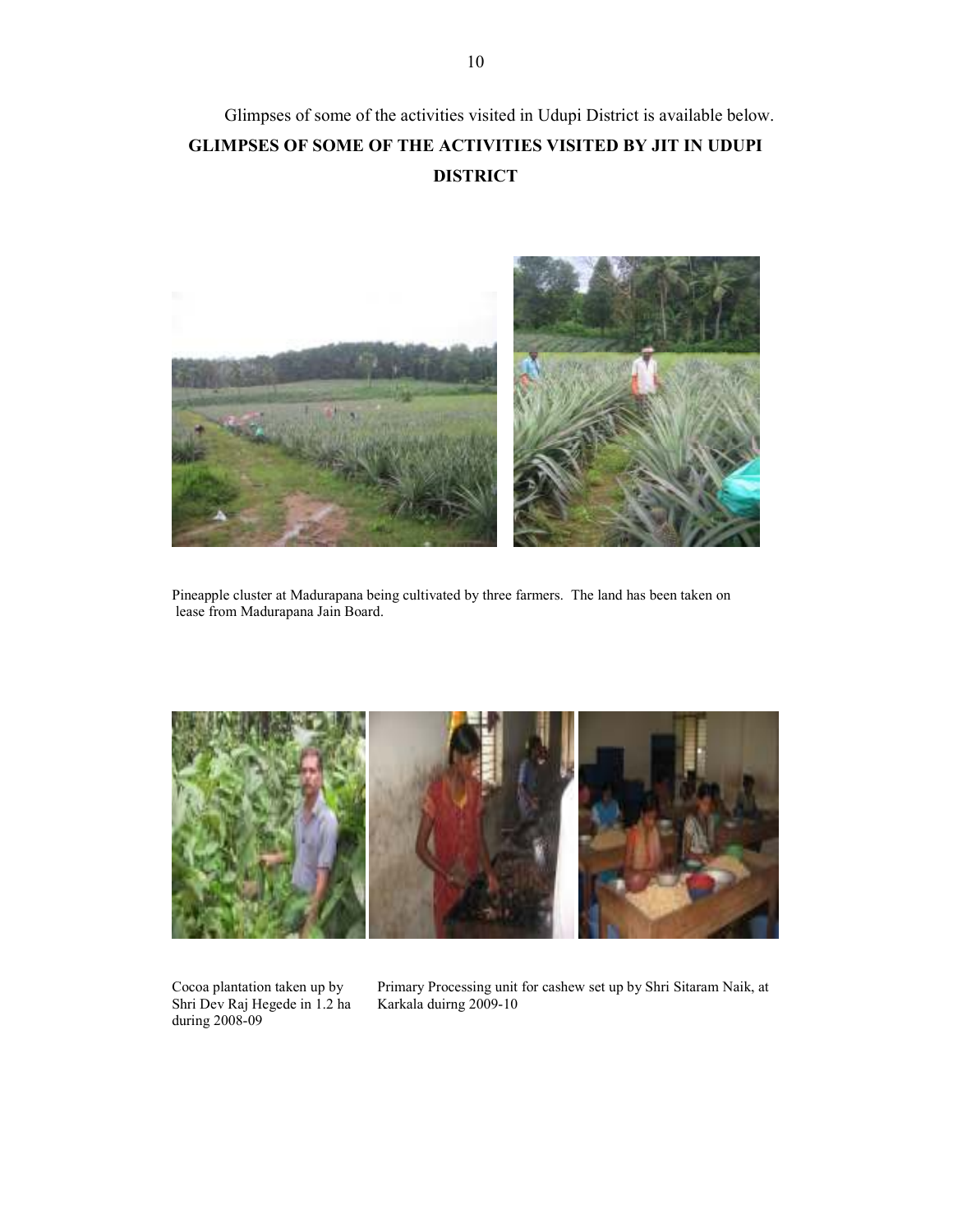### Visit to Shimoga District (20/10/2010)

The JIT covered Shimoga District on  $19<sup>th</sup>$  and  $20<sup>th</sup>$  of October, 2010. Shri Vishwanath, DDH, Shri Eshwarappah, Sr. ADH, Tirtha halli, Shri Laxmikant, Sr ADH, Shimoga, Shri Sidhalingeshwar, Sr ADH, Shikaripura and Dr Anand, Sr. ADH, Shikaripura accompanied the Team during their field visits.

 The JIT visited various activities such as beekeeping, primary processing of spices, micro irrigation, area expansion, protected cultivation and wholesale market.

The total geographical area Shimoga District is 8.48 lakh ha. The area under horticulture is 0.65 lakh ha., with a production of 4.14 lakh tonnes. Major horticulture crop cultivated in the district are mango, banana, sapota, pineapple as fruit crops, tomato, watermelon, muskmelon, bhendi as vegetables, areca nut, coconut, cashew, oil palm as plantation crops, ginger, pepper, cardamoms, vanilla as spice crops and flower crops like chrysanthemum, jasmine, and tuberose.

The crops taken up for development under NHM in the District are Banana, Mango, pineapple, sapota, cashew, flowers and spices (Ginger & Pepper).

 The main activities taken up under NHM include area expansion, under mango, banana flowers, spices, protected cultivation, INM/IPM, organic farming, primary processing and marketing.

The details of area, production and productivity of main horticultural crops in Shimoga District are as follows:-

Area, Production & Productivity of Horticulture Crops in Shimoga District

|    |        |         |       |       | (Area-000 ha, Production 000 MT, Pvty t/ha) |         |       |        |              |        |  |
|----|--------|---------|-------|-------|---------------------------------------------|---------|-------|--------|--------------|--------|--|
| S. |        | 2004-05 |       |       |                                             | 2008-09 |       |        | % Difference |        |  |
| N. | Crop   | Area    | Prod. | Pvty. | Area                                        | Prod.   | Pvty. | Area   | Prod.        | Pvty.  |  |
| 1. | Banana | 4.00    | 47.42 | 11.84 | 7.00                                        | 167.00  | 23.83 | 75.0   | 252.2        | 101.3  |  |
| 2. | Mango  | 2.17    | 11.37 | 523   | 3.18                                        | 27.06   | 8.50  | 46.6   | 138.1        | 62.5   |  |
| 3. | Sapota | 0.26    | 1.4   | 5.34  | 0.50                                        | 5.27    | 10.62 | 89.3   | 276.2        | 98.9   |  |
| 4. | Cashew | 1.58    | 2.34  | 1.49  | 1.42                                        | 2.13    | 1.50  | $-9.9$ | $-9.2$       | 0.7    |  |
| 5. | Ginger | 1.59    | 18.57 | 11.61 | 5.04                                        | 57.97   | 11.5  | 216.4  | 212.2        | $-0.9$ |  |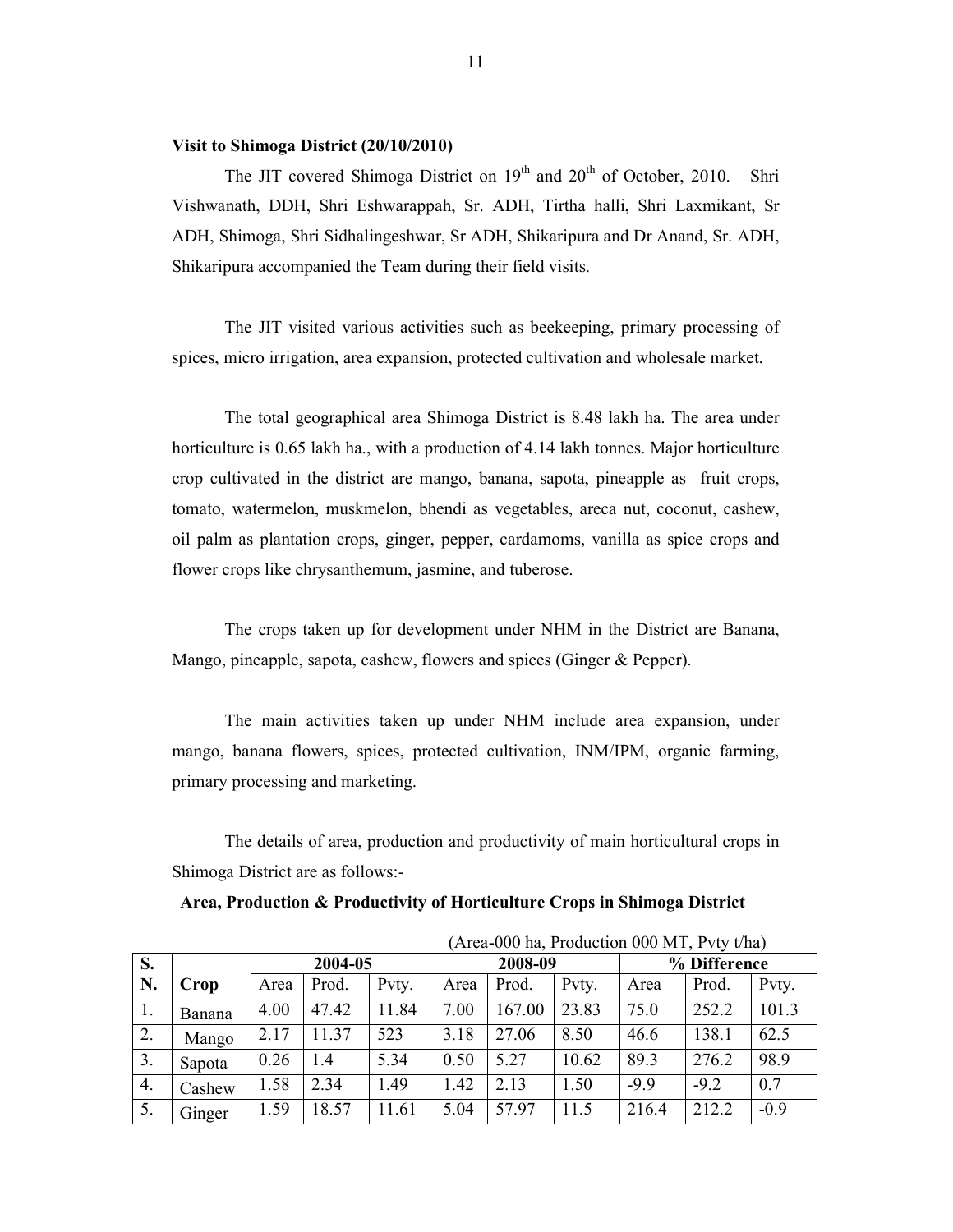| $\sim$ $-$<br>$\sim$<br>0.30<br>$\sim$<br>r<br>$\Lambda$<br>$\sqrt{ }$<br>0.<br>'n<br>.<br>. .<br>. .<br>. .<br>Pepper<br>V. T.J<br>$U -$<br>ັບ<br>_<br>1.V<br>v.<br>. 。 <i>。</i><br>$\mathsf{v}$ . $\mathsf{v}$<br>.<br>. . | ∽<br>$\sim$ |
|------------------------------------------------------------------------------------------------------------------------------------------------------------------------------------------------------------------------------|-------------|
|------------------------------------------------------------------------------------------------------------------------------------------------------------------------------------------------------------------------------|-------------|

Source: Data provided by Deputy Director of Horticulture, Shimoga. There is a marginal decrease in area and production of cashew.

Since 2005-06, an expenditure of Rs. 3015.65 lakh has been incurred in the District as per the following break-up:-

| Year         | Out     | Exp     |
|--------------|---------|---------|
| 2005-06      | 86.5    | 36.90   |
| 2006-07      | 726.58  | 702.49  |
| 2007-08      | 953.35  | 871.24  |
| 2008-09      | 838.62  | 602.30  |
| 2009-10      | 918.11  | 802.72  |
| <b>Total</b> | 3523.16 | 3015.65 |

(Rs. in lakh)

An outlay of Rs. 667.87 lakh has been earmarked for 2010-11 against which, an expenditure of Rs. 274.77 lakh has been incurred till September, 2010.

An expenditure of Rs. 58.31 lakh has been incurred under micro irrigation for covering 238.44 ha during 2010-11.

#### Observations of JIT

- 1. Visit to the wholesale market, Shimoga revealed that the condition of the market has deteriorated since the visit of the Team leader of JIT in August, 2010. Vegetables were being sold in the open area. The taps provided for supplying water to the shops were dry. Display board with NHM logo is yet to be placed. There was no price display mechanism. There was no mechanism available to know the total quantum of arrival in the market on a particular day. Looking into poor State of affairs of the market, the JIT called on the Secretary, APMC, Shri Sarad Chandra Ranade and brought the about facts to his notice. He agreed to rectify the deficiency immediately.
- 2. Shri Rajender Kumar has taken up cultivation of capsicum (Indira variety) under green house (1100 sq m. Gothic structure Tal structure) at Abbalagere, Shimoga Tal which is providing good income. He himself is a fabricator and supplier of green house structures in the District.
- 3. Primary processing of spices has been taken up by Shri Ganesh Ganavalli at Megaravalli, Thiurthally Tal. The processing unit basically comprised of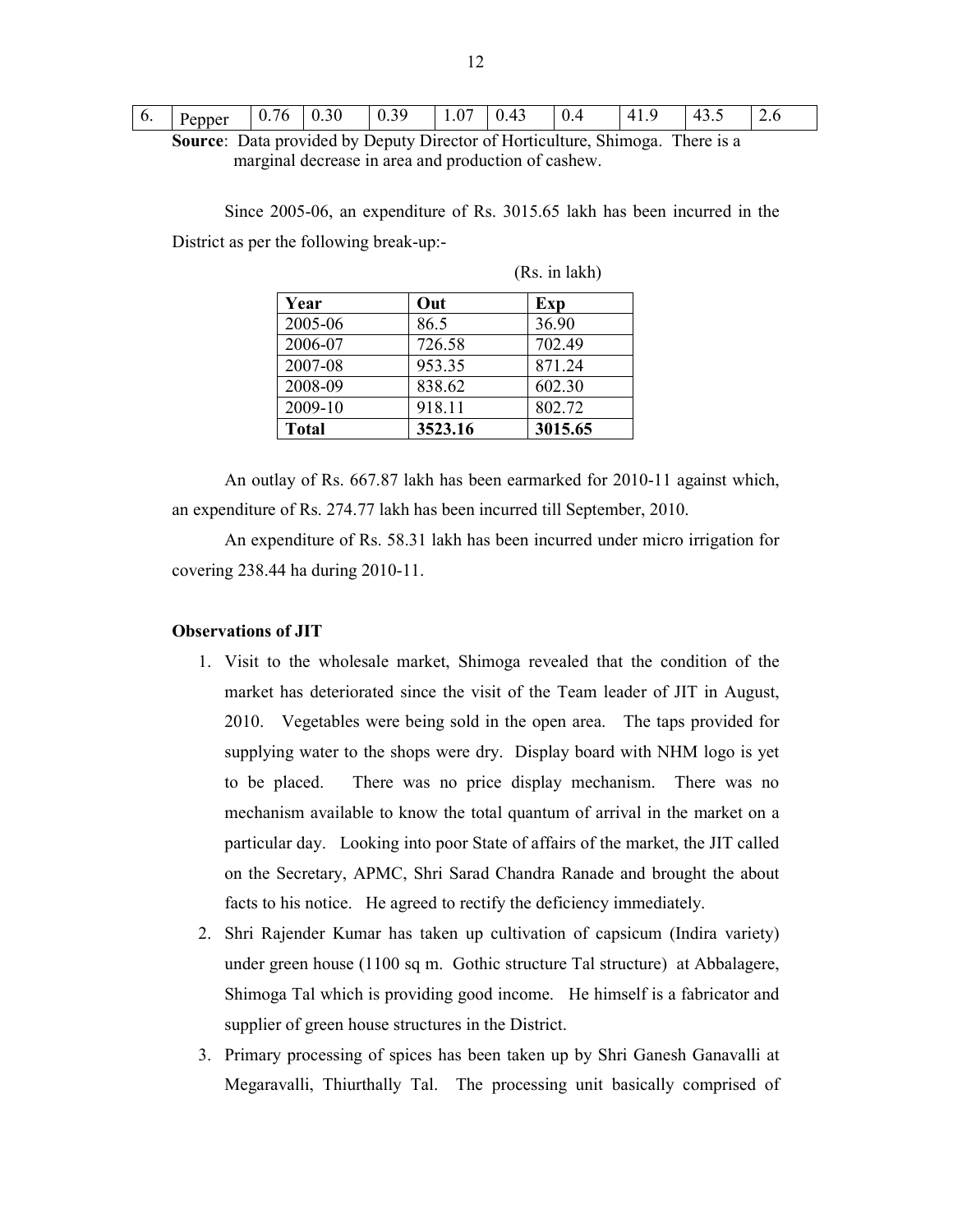equipments like threshers for pepper, washing and drying unit, shelling unit in the case of arecanut.

- 4. Since the component of horticulture mechanization has been introduced from 2010-11, equipments such shelling and threshing unit could be funded under this component, rather than as a processing unit, major cost of such processing unit is on civil work. NHB is providing assistance for primary processing, which could be availed.
- 5. The JIT members witnessed the functioning of a prototype of mobile processing unit for arecanut sheeting which can be used for other products like spices. Commercial manufacture of the machine is yet to take place.
- 6. The farmers requested for facilitating the import of some farm equipment, such as trawlers with caterpillar wheel, which can be used for transporting farm produce under undulating terrain conditions. It was informed to them that provision exists under NHM for expenditure up to Rs. 50 lakh for importing new machines and tools for demonstration purpose, by some public sector agency. Purchase will be possible once the machines are made available locally on commercial scale.
- 7. Adoption of beekeeping by Shri Girish S Savitri at Guddekeri PO, Thithahalli is a welcome sign. He has undergone training on beekeeping after availing subsidy for 8 honey bee colonies and hives of *apis cerena*.
- 8. Drip irrigation has been adopted for a variety of horticultural crops like arecanut, banana, mango etc. It was observed that micro tubes are being used extensively. Since micro tubes are less water efficient, excessive use of micro-tubes need to be discouraged.
- 9. Farmers of Manchikoppa village Shikasipra Tal. have adopted intercropping of ginger and maize with mango which is fetching them good income. The planting material for mango has been arranged from Sirsi district by the farmers themselves  $\omega$  Rs. 100/- par plant. A cluster of 25 areas has been developed by 11 farmers in the locality.

 Glimpses of some of the activities visited in Shimoga District is appended in the next two pages.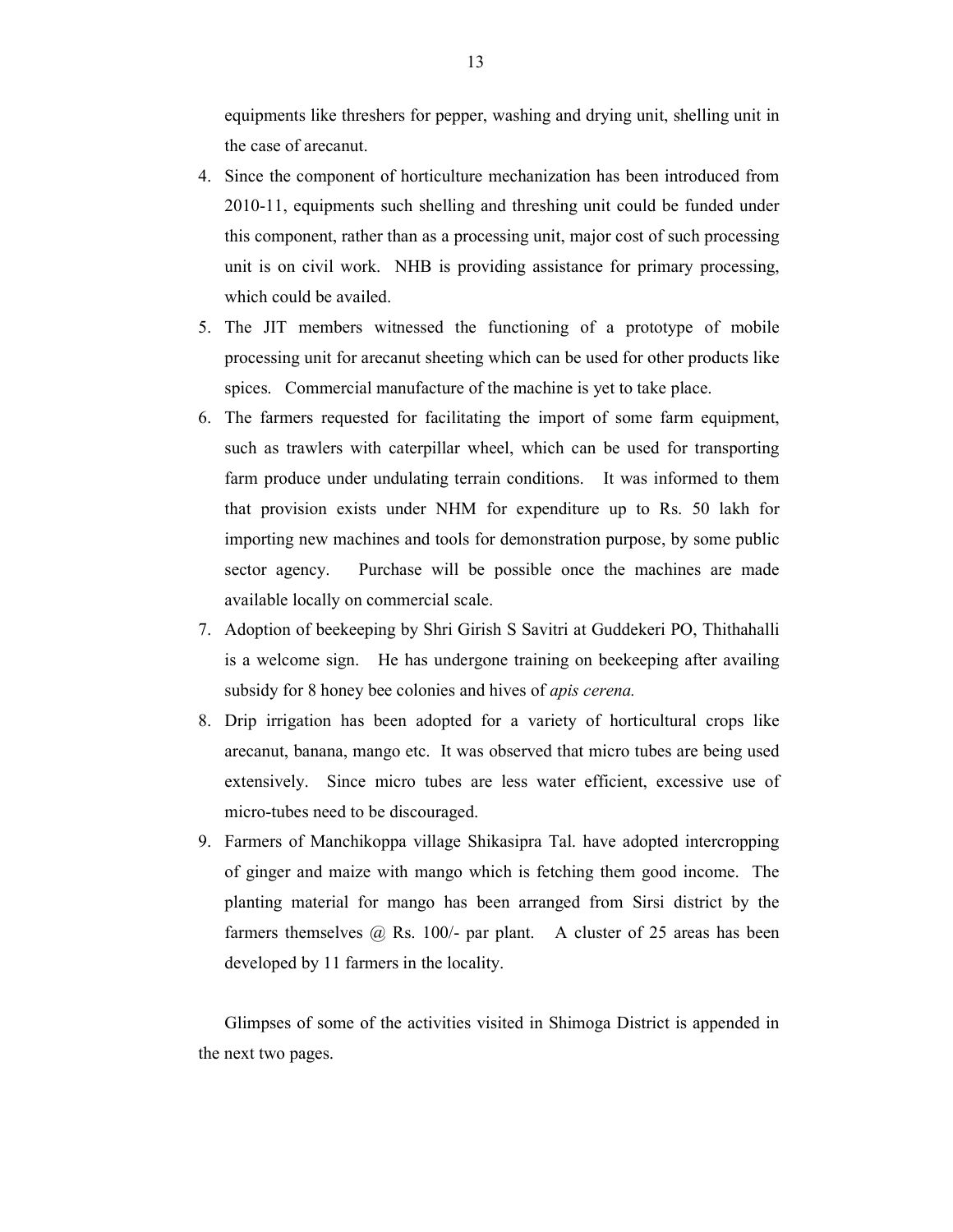# GLIMPSES OF SOME OF THE ACTIVITIES VISITED BY JIT IN SHIMOGA DISTRICT



Beekeeping taken up by Shri Girish S. Savitri Mane at Guddekeri



Primary processing unit for spices set up at Megaravalli by Shri Ganesh Ganavalli during 2008-09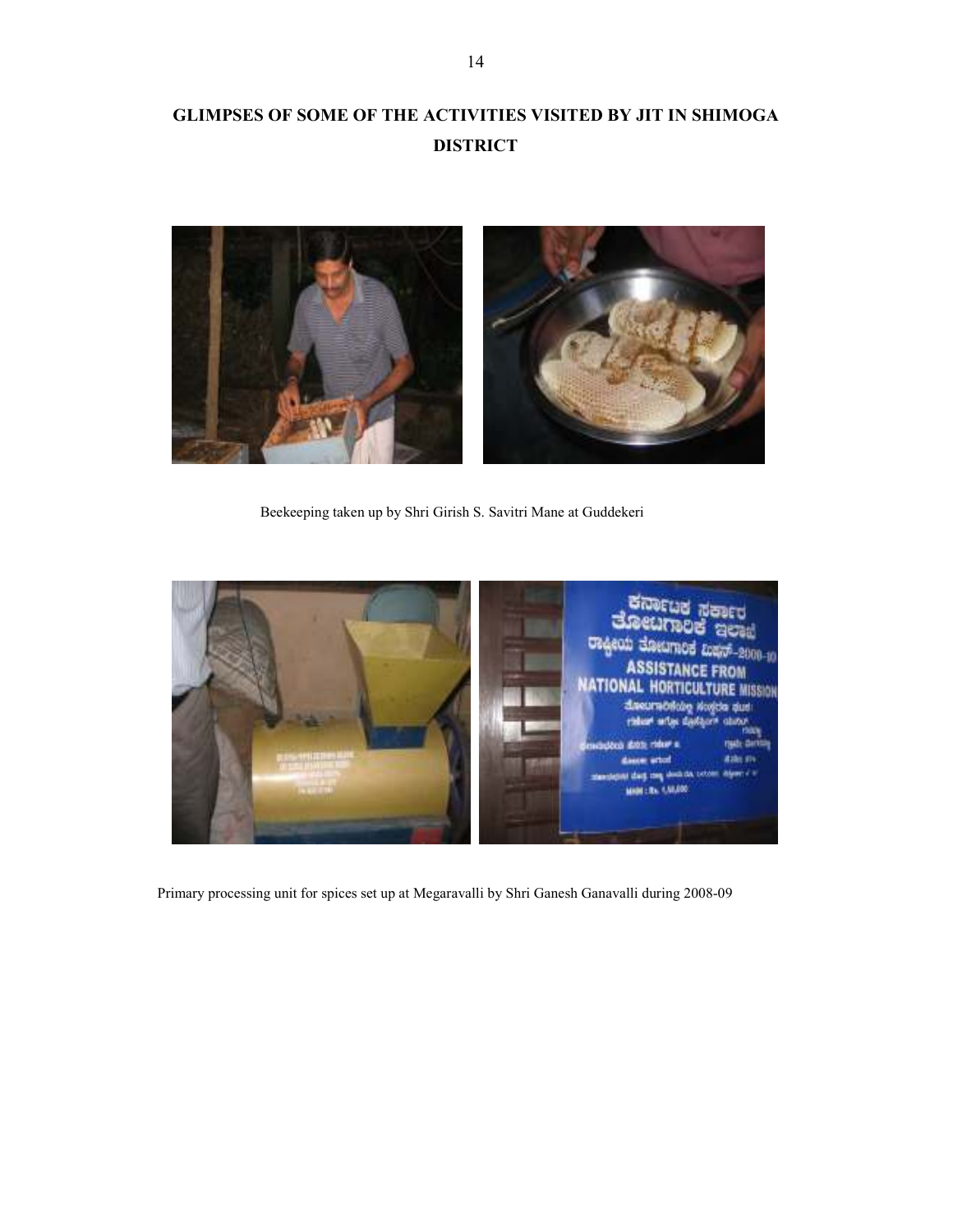## Shimoga (Contd.)



View of Wholesale market for Fruits & Vegetables at Shimoga. Display board is to be placed. Cattle is roaming freely inside the market area.



Cultivation of Capsicum in Green house by Shri S. Rajendra Kumar at Abbalagere

Drip irrigation of Banana at Balligavi. Micro tubes are being used largely.

Inter cropping of ginger with mango plantation by at Shri Mallikarjunappa at Manchikappa.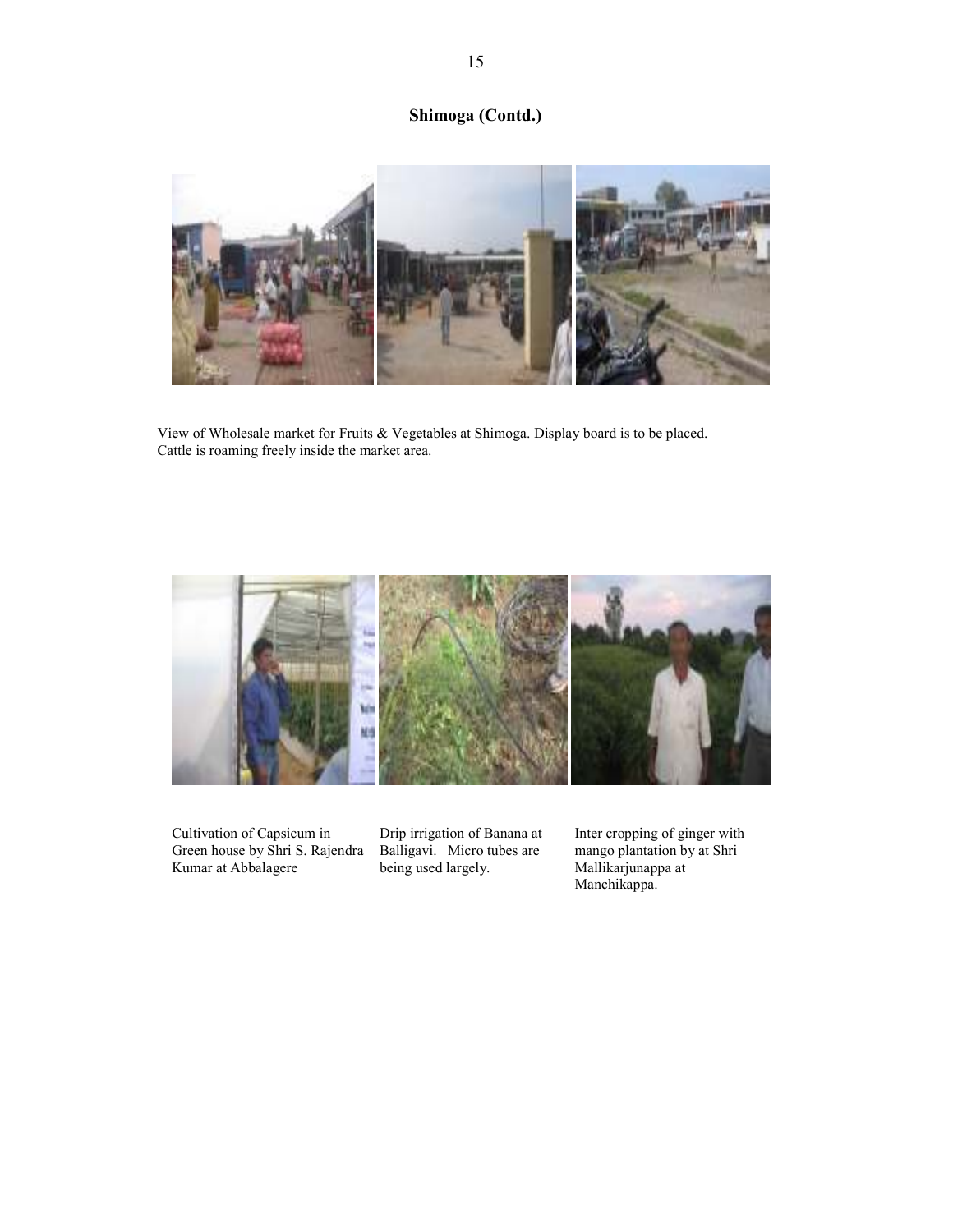#### Tumkur District (21/10/2010)

The JIT covered parts of Tumkur District, enroute to Bangalore, on 21.10.2010. Shri B. N. Prasad, Deputy Director of Horticulture, Tumkur accompanied the JIT to show the activities taken up under protected cultivation.

### Observations of JIT

- 1. Visit made to the plot of Shri Yogindrappa at Tharabenahalli village, Chikkamgakana hall Tal who has constructed a green house structure of 2000 sq. m with wooden frame structure is harvesting a good crop of coloured capsicum. The planting was done during the  $1<sup>st</sup>$  week of April, 2010. Seed was procured from ECL Seeds Co., Bangalore. He is selling capsicum @ Rs. 40/ kg and there is a ready market in Bangalore. Subsidy has been availed for 500 sq. m only, amounting to Rs. 1.28 lakh. The farmer mentioned that about 14 MT of capsicum has been harvested so far. He has submitted application for claiming subsidy for another 500 sq. m.
- 2. Visit to the shade net structure constructed by Ms Netravati, covering 1040 sq. m revealed that the structure has been well maintained for producing seedlings of capsicum, chillies, tomato brinjal, marigold, gourd and melons. The structure has a capacity to produce about five lakh seedlings per month. The seedlings are being sold @ Rs. 0.30/ plants if the seeds are not provided by the farmers and  $\omega$  0.20/ plant if the seeds are supplied by the farmer. The project was commissioned in January, 2010. A subsidy of Rs. 3.00 lakh was availed under NHM. The total cost was Rs. 7.50 lakh.

Glimpses of activities visited in Tumkur District is given on next page.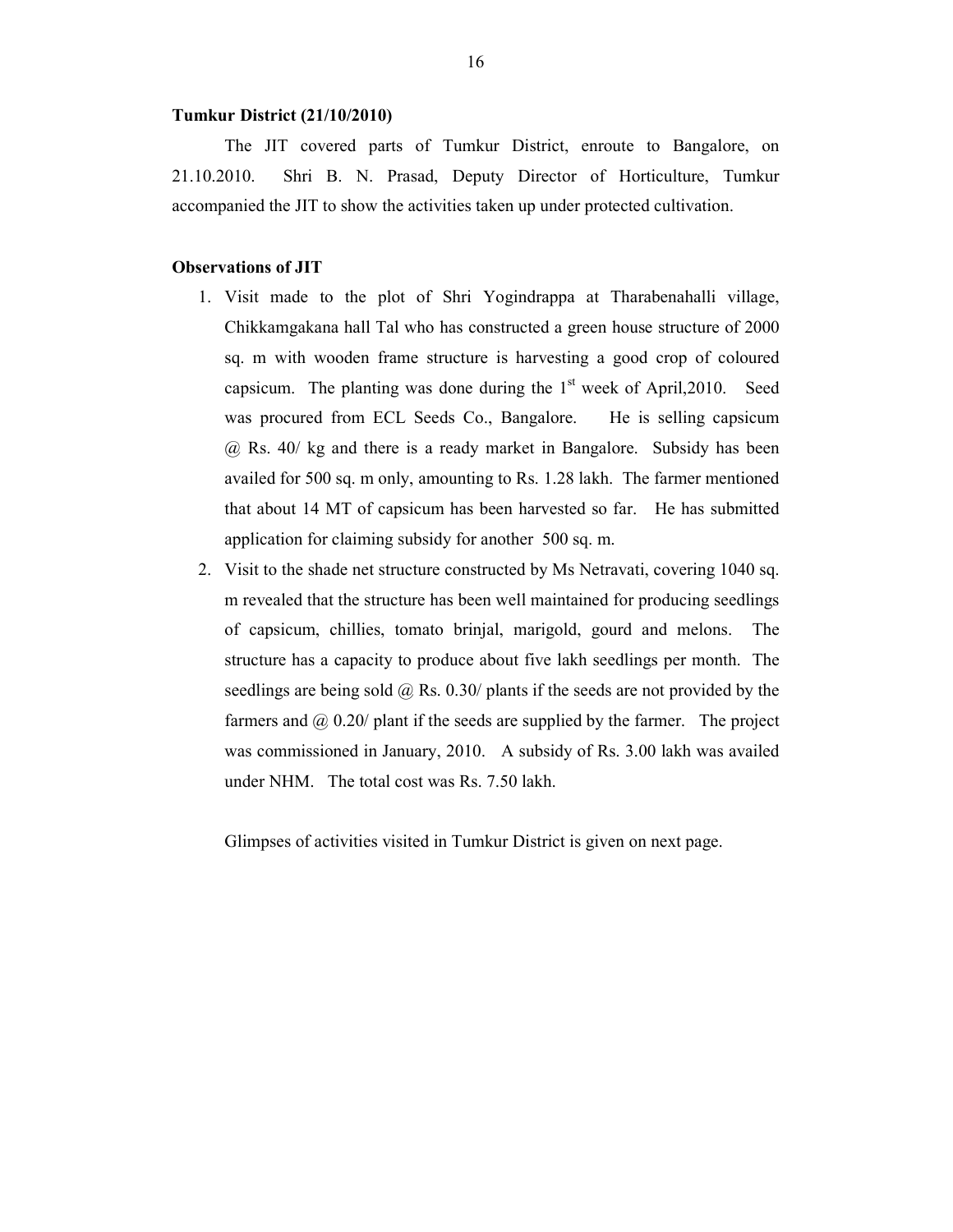## GLIMPSES OF ACTIVITIES VISITED BY JIT IN TUMKUR DISTRICT





Cultivaiton of coloured capsicum by Shri Yogindrappa at Tharabera halli





Vegetable seedling production by Ms Netravati. The vegetable seedlings fetch a price of Rs. 0.2 to 0.3 per plant.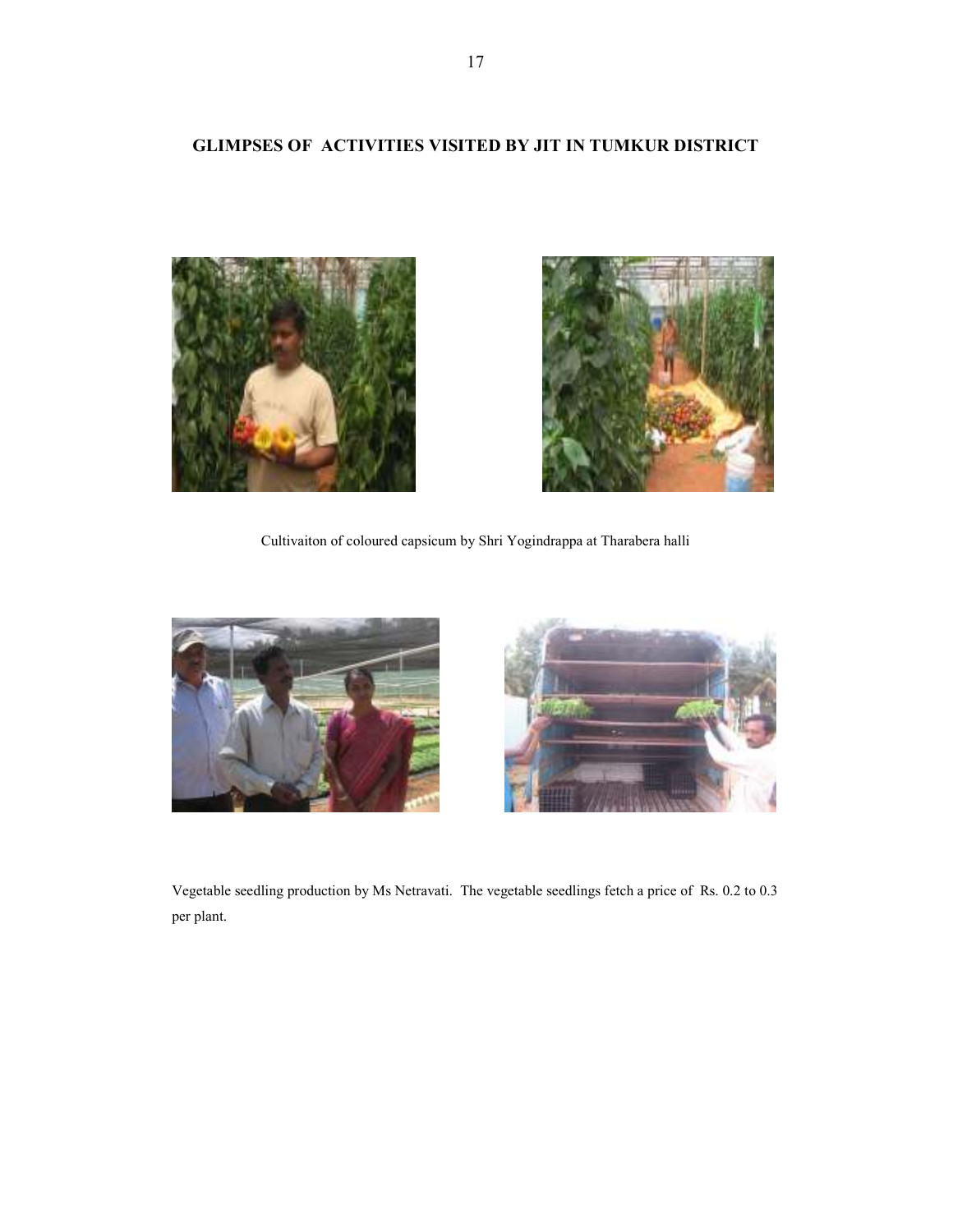#### Highlights of Meeting at Bangalore on 21.10.2010

 A wrap up meeting was held with the Director of Horticulture & Mission Director, Karantaka State Horticulture Mission on 21<sup>st</sup> October, 2010. The progress of implementation of National Bamboo Mission, National Horticulture Board and Coconut Development Board programmes was also reviewed during the meeting. The following officers were present:

- 1. Shri N. Jayaram, Director of Horticulture &MD In Chair
- 2. Shri A.C Keshava Murthy, Chief Conservator of Forest (Bamboo Mission)
- 3. Dr. Jose C Samuel, Chief Consultant (NHM), Ministry of Agriculture, New Delhi.
- 4. Dr. D.L Maheshwar, Addl. Director of Horticulture
- 5. Shri K.B. Dundi, Joint Director of Horticulture (PC&PP)
- 6. Shri T. Basavaraj, Joint Director of Horticulture (Drip Irrigation)
- 7. Dr. K. Jayaprakash, Executive Director (SHM)
- 8. Shri Venkataaesh Hubbali, Director, DCCD, Kochi
- 9. Dr. Krishna Manohar, Prof. of Hort. & PT(PFDC), VAS, Bangalroe
- 10. Shri Dhal Singh, Sr. Asstt. Director (NHB), Bangalore
- 11. Shri Vijay Kumar Hallikeri, Deputy Director (CDB)
- 12. Dr. T.S. Hanumantha Govda, GAO, Bangalore

 At the outset, Shri Jayaram, Director of Horticulture & Mission Director welcome e the participants. He, thereafter, requested Dr. Jose, Chief Consultant to initiate the discussions.

 Dr. Jose Samuel, mentioned that the JIT made field visits in Dakshina Kannana, Udupi, Shimoga and Timkur Districts. The JIT interacted with the farmers and held discussion with the District and Taluka level officers. Based on these visits, the JIT observed the following:

1. Under the area expansion programme, the farmers were procuring planting material for fruit crops through their own sources without any quality check by the Department of Horticulture. The planting material were being procured from for off distances outside the District and even from outside the State. It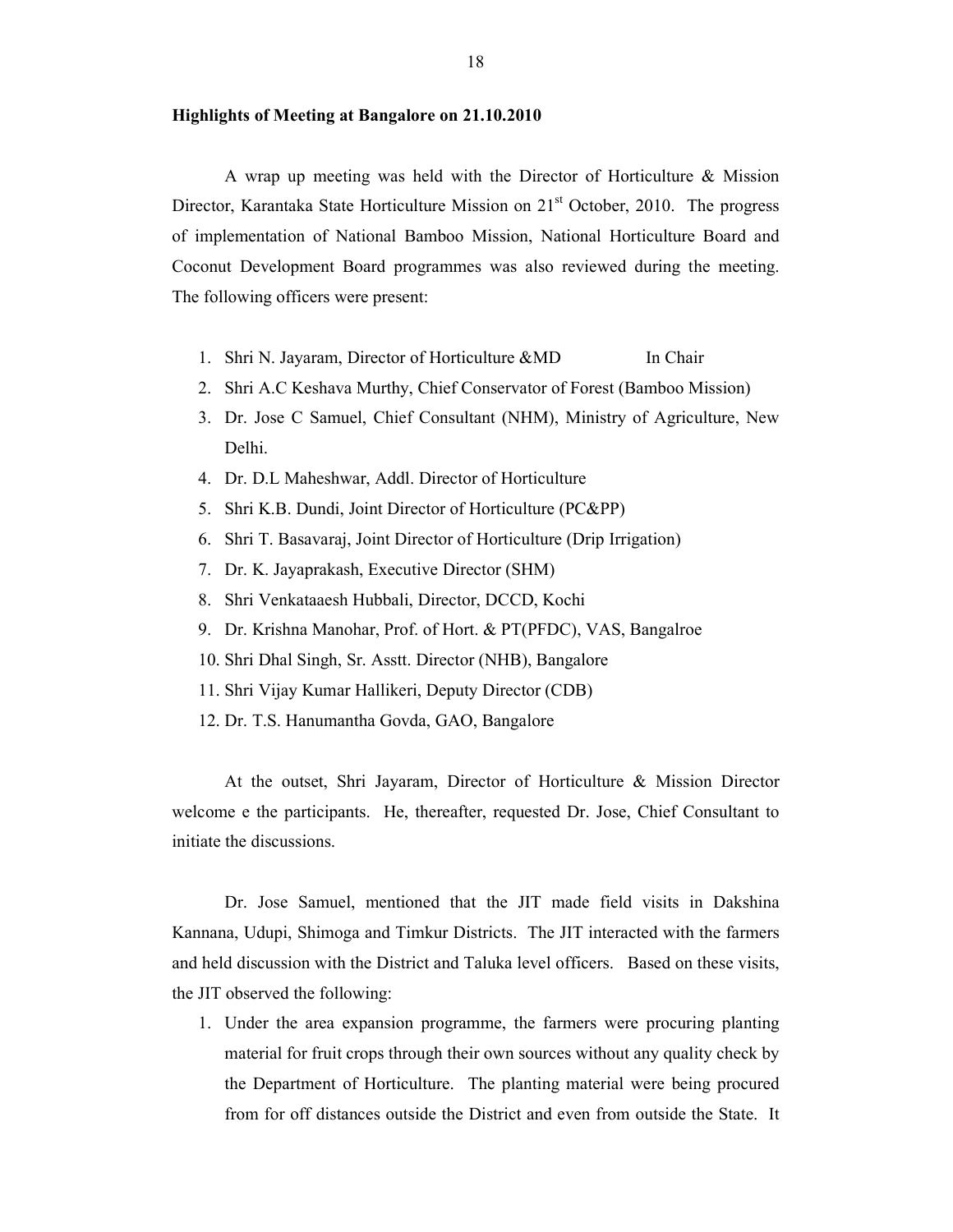was advised that the Department of Horticulture should have a system to certify the nurseries and planting material for area expansion programme should be supplied through such certified nurseries. For this, a panel of certified nurseries need to be prepared.

- 2. Despite large area being brought under horticulture crops, efforts were needed to develop clusters for horticulture crops on a larger scale. JIT observed pineapple cluster in Udupi, taken up on leased land and mango cluster in Shimoga districts.
- 3. There is scope to expand the area under protected cultivation in Dakshina Kanada and Shimoga Districts, where potential exits. Good numbers of Green house/ Shadenet units are coming up in Timkur District, which is a welcome sign, looking into its proximity to urban market in Bangalore.
- 4. A large number of request are being received for primary processing of arecanut, spices etc. In view of the health hazard of areacanut consumption, DAC has not been encouraging development of arecanut. Some machines needed for shelling arecanut could, however, be assisted under the component of farm mechanization.
- 5. Efforts for setting up PHM infrastructure such as pack houses, cold storage units, Ref. Vans etc. need to be stepped up.
- 6. The APMC market set up at Shimoga did not have any display board with NHM logo. Moreover, there was no transparency in the marketing system. Details of market arrival and price were not available at the market site. The vegetables were being sold under unhygienic conditions in the open, rather than on the raised platforms provided. The matter was brought to the notice of Secretary, APMC, Shimoga, who agreed to look in to the matter. He agreed to place the display board in a days time.
- 7. The whole sale market at Tumkur is yet to be commissioned despite infrastructure work have been completed.
- 8. On pointing out the need for the Districts to post the monthly progress report on NHM web site, Director of Horticulture mention that all the districts have started up loading the data.
- 9. It was brought to the notice that name of the District officials had received the observations made during the visit of the Chief Consultant to Dakshina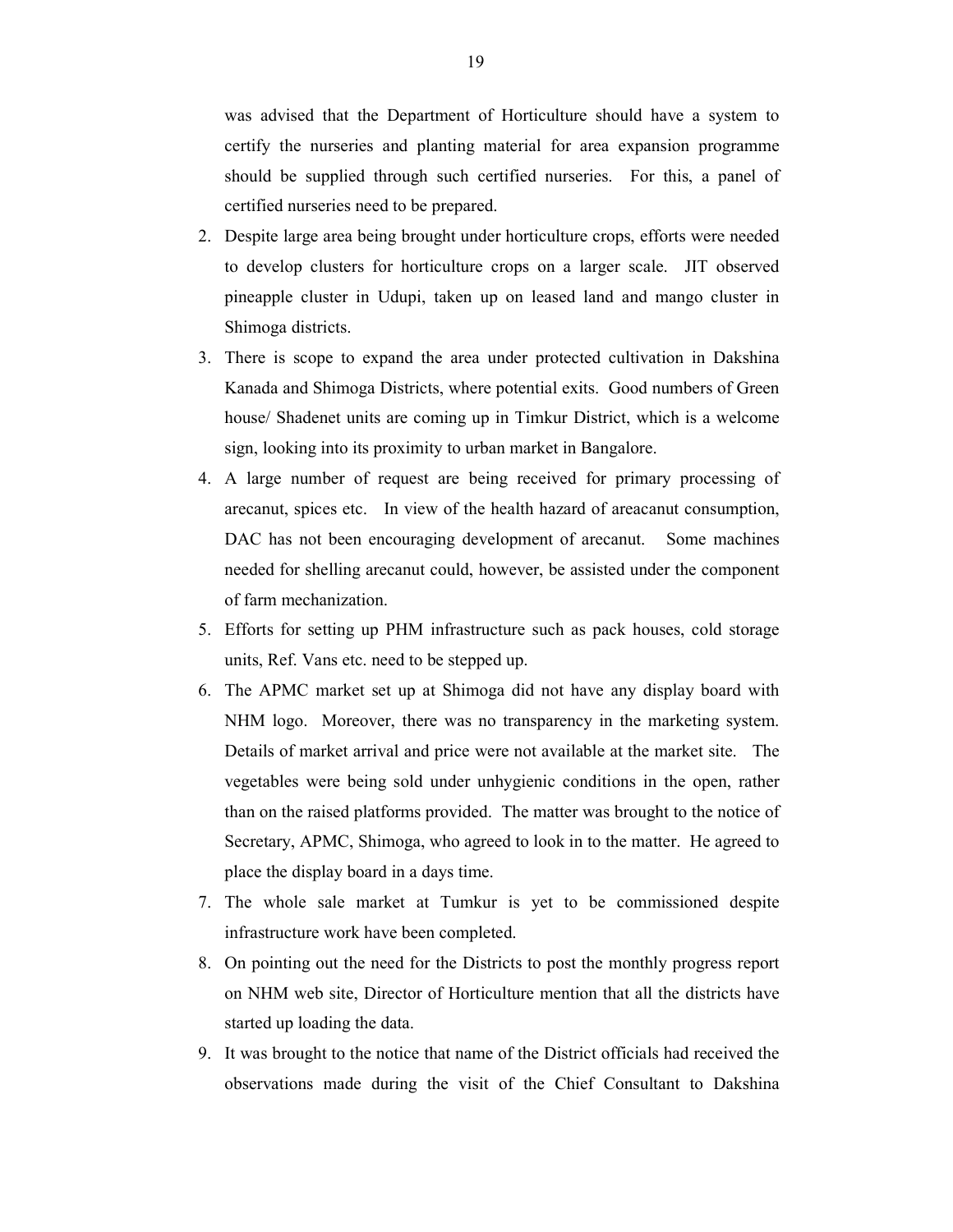Kannada, Udupi, Shimoga, Chikmagaloor and Tumkur Districts, in August, 2010.

 With regard to progress monitoring system, it was pointed out that there was large difference between the audited statement of expenditure and the figures reported on the NHM web site. The details are as under:

| Year    | Out      | Rel      | <b>Expenditure</b> |          |                |             |  |  |
|---------|----------|----------|--------------------|----------|----------------|-------------|--|--|
|         |          |          | Web (Tot)          | Web      | <b>Audited</b> | <b>Diff</b> |  |  |
|         |          |          |                    | (GOI)    |                | (w.r.t.web) |  |  |
| 2005-06 | 8521.90  | 4455.17  | 322.72             | 322.72   | 1576.12        | $-1253.40$  |  |  |
| 2006-07 | 13358.80 | 8448.25  | 6508.33            | 6508.33  | 7798.02        | $-1289.69$  |  |  |
| 2007-08 | 12980.27 | 8571.05  | 14473.46           | 13032.61 | 13739.30       | $-706.69$   |  |  |
| 2008-09 | 20944.85 | 12536.88 | 10965.06           | 9435.39  | 9302.00        | 133.9       |  |  |
| 2009-10 | 11220.00 | 8001.67  | 13321.33           | 11368.69 |                |             |  |  |
| 2010-11 | 11220.00 | 3525.00  | 4440.26            | 3774.24  |                |             |  |  |
| Total   | 78245.82 | 45538.02 | 50031.16           | 44441.98 |                |             |  |  |

 Mission Director was requested to reconcile the web posting in accordance with the audited figures.

 Responding to the observations, Director of Horticulture mentioned that they have constituted a committee to inspect the nurseries to certify them for supplying planting material under NHM programme. He agreed to furnish the list of the certified nurseries. Besides, awareness programme have been taken up with the help of NHB on quality aspects of nurseries. The NHB has also taken up work in accreditation of nurseries.

 With regard to cluster formation, Assistant Director (NHB) mentioned that good cluster for floriculture have been developed in and around Bangalore. Karnataka has emerged as leading State in floriculture. Similarly large are as under protected cultivation has also come up Director of Horticulture agreed to expand the scope of protected cultivation in other Districts.

 With regard to processing units, Assistant Director (NHB) mentioned that they are providing assistance for primary processing of arecanut, which can be availed. Director of Horticulture added that there is a provision under the State sector Scheme to provide assistance upto Rs. 50.00 lakh for mechanization, which would be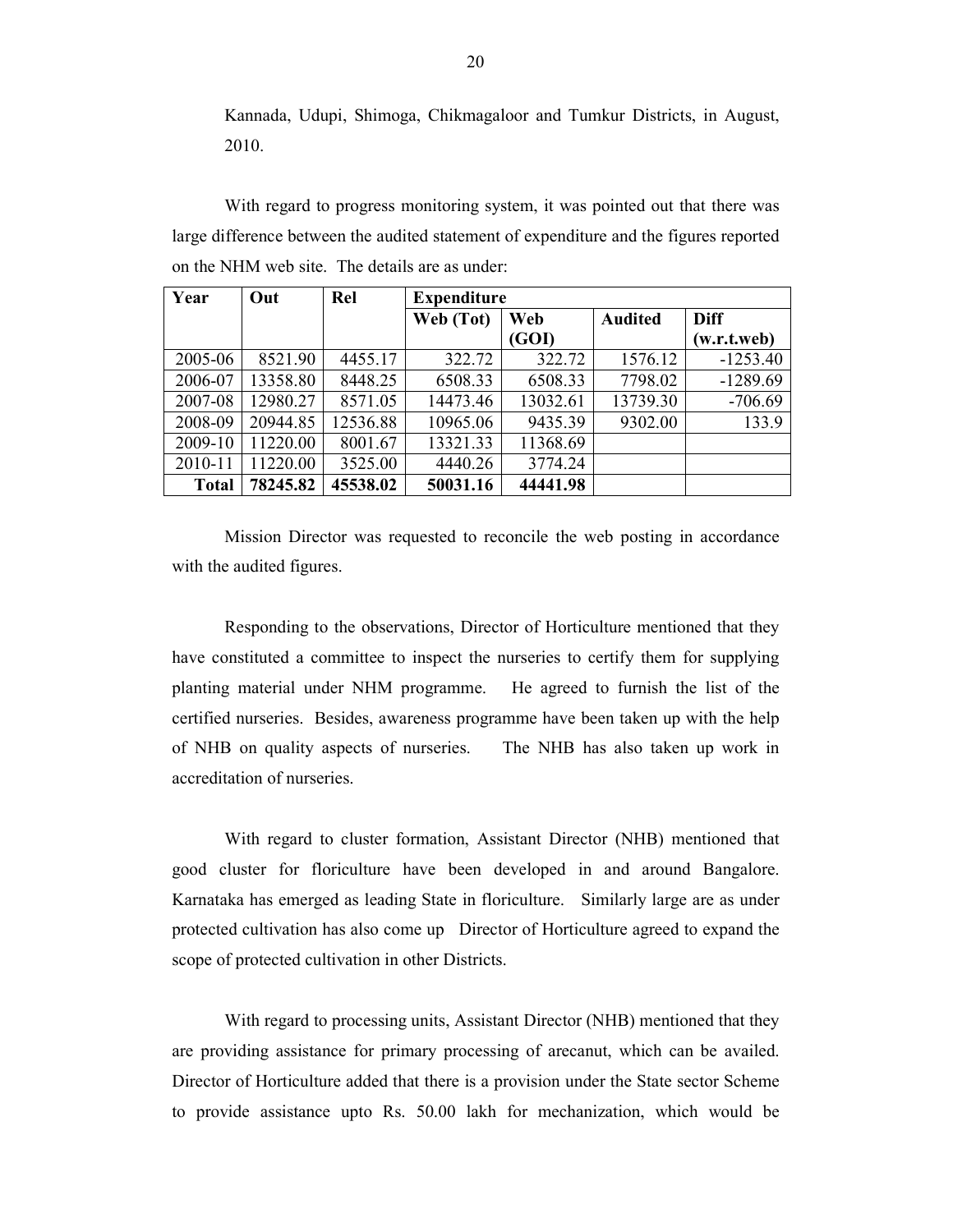extended for horticultural crops. He also agreed to step up efforts for creating infrastructure for PHM. Besides, he will take up the matter with the Director, Directorate of Marketing to look into the Wholesale markets being assisted under NHM.

 Chief Conservator of Forest (NBM) mentioned that about 80,000 ha is under bamboo in Karnataka State. They have involved about 34 Joint Forest Management Committees under the NBM. The mission has been progressing satisfactorily. The new plantation programme in the non forest areas has been slow due to non availability of land. He added that the bamboo plantation has started flowering. The matter has been taken up with the State Government to take necessary precautionary measures. He, further, added that release of funds, to the tune of Rs. 3.00 crore for the activities implemented during 2007-08 and 2008-09 is pending with the Horticulture Division. On enquiry whether the activities were implemented writhing the approved allocation as per Annual Action Plan, he mentioned that the works were executed within the outlay earmarked as per Action Plan during for the respective years. However, less funds were released during those years by the DAC.

 Deputy Director (CDB) mentioned that they are implementing the Scheme on Integrated Farming for Productivity Improvement of coconut by adopting a cluster approach in which contiguous blocks of 25-50 ha are developed. The scheme is implemented in a farmer participatory mode with a view to demonstrate the impact of technological interventions in improvement of coconut gardens. About 1000 ha have been covered in 18 Districts of the State. As regards area expansion, 465 ha was covered during 2009-10. on this, Director of Horticulture observed that there is need to increase the coverage under area expansion of coconut in the State. Deputy Director (CDB) mentioned that despite much efforts, not many applications for area expansions in coming forth from the farmers at the District level. Director of Horticulture assured that he would arrange to get the applications at the District level. He added that the target should be at least 500 ha of area expansion in each district.

 Assistant Director, NHB mentioned that they have cleared 235 projects involving an outlay of Rs. 2.50 crore during 2009-10 at the State level. Besides, 50 projects have been approved at the National level involving an outlay of Rs. 5.02